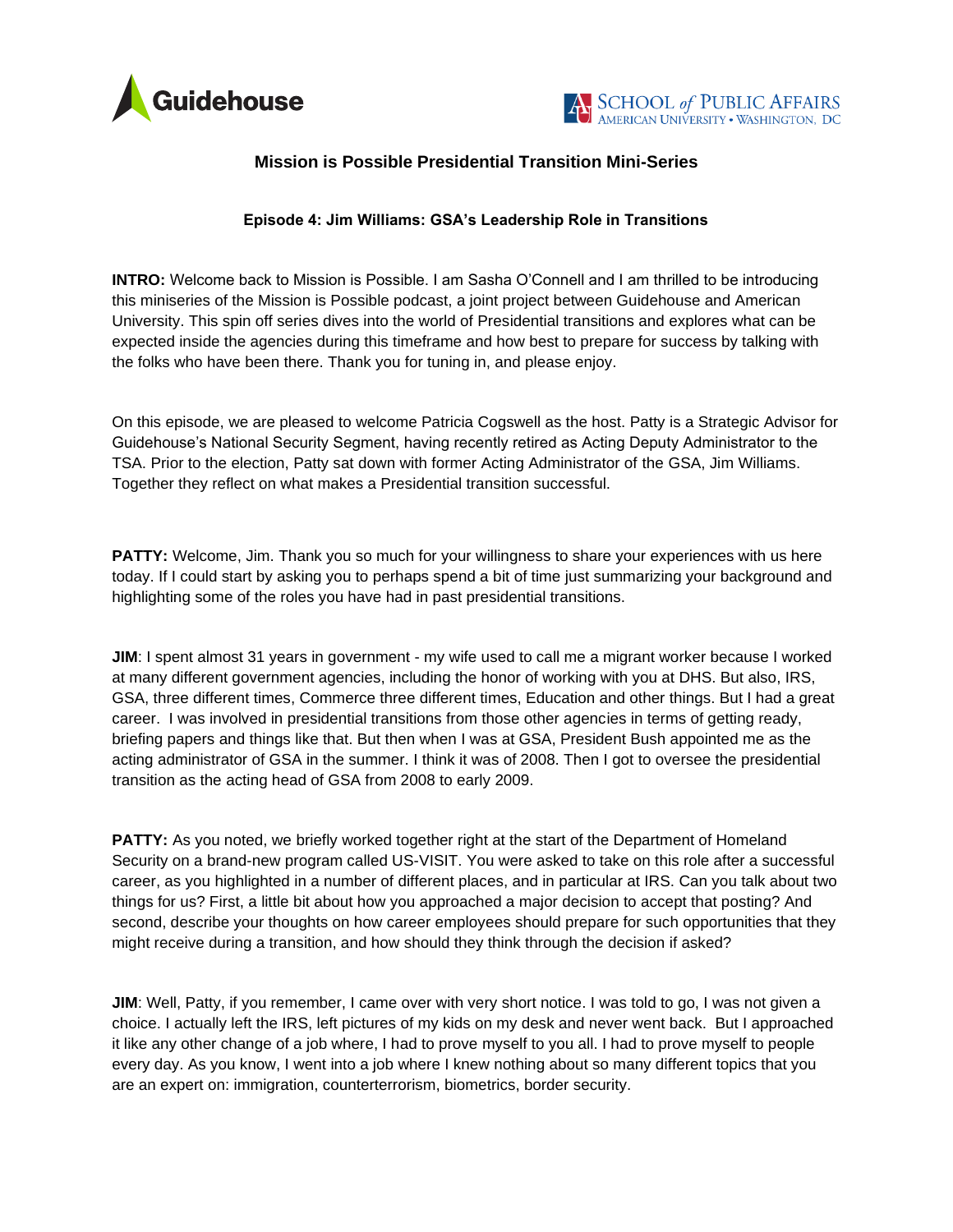

I mean, I literally came from procurement and from program management over IRS modernization. So, this was all new to me. I had to rely on and listen to all the people around me and try to get the best people around me. And, you know, the old thing of get the best people around you and try not to let them know that they're smarter. That wasn't even a contest. Everybody was smarter than me. My only job was to try and get the right resources and try and get the people to work together as a team, get the smartest people, people like yourself, and then get out of their way.

**PATTY:** I had forgotten that you didn't really get much say in that decision. I just remember the first time I met you, how positive you were about the opportunity and where we were going to go with the program.

I had a similar experience when I was asked to serve as the Acting Undersecretary for DHS Intelligence and Analysis while the nominee was going through confirmation. I was called on a Tuesday or Wednesday, I think, by someone I'd known for quite a while who was in the Secretary's office. She said "Patty, your country needs you." She got the laugh she was going for, but then explained that she needed me formally in the chair the following week. Basically, as soon as they could get the interim appointment signed.

After the call, I remember going upstairs to talk with my bosses. We all agreed that there wasn't really a choice in response to that kind of a call.

But, for arguments sake – if a career employee is given more of an option, do you have any thoughts on how they should think through and approach the decision?

**JIM:** Well, what I always tell young people is volunteer for everything. I mean, all these things that are new. I always liked to tell myself, give me the toughest challenge in government, and maybe you won't succeed, but maybe you can, maybe you can get the right people and you can succeed. And that feels great. But you also learn more when you have the bigger challenges and I learned a ton from people like you and many other people, but also it's just more fun. So I would say always volunteer. And if somebody wants you to do something like that, jump at it because it means they think highly of you, they want you as part of the team. And I would say, go for it.

**PATTY:** As you highlighted in your opening, one of the other interesting aspects of your career is that you served as both a long-time career employee and were nominated for a political appointment as GSA administrator. Can you tell us a little bit about the process you went through for your nomination?

©2020 Guidehouse Inc. All rights reserved. Guidehouse Inc. f/k/a Navigant Consulting, Inc. ("Guidehouse" or "Navigant") is not a certified public accounting or audit firm. Navigant does not provide audit, attest, or public accounting services. See navigant.com/about/legal for a complete listing of<br>private investigator licenses. This publication is provided by Naviga or legal advice. This publication may be used only as expressly permitted by license from Navigant and may not otherwise be reproduced, recorded, photocopied, distributed, displayed, modified, extracted, accessed, or used without the express written permission of Navigant.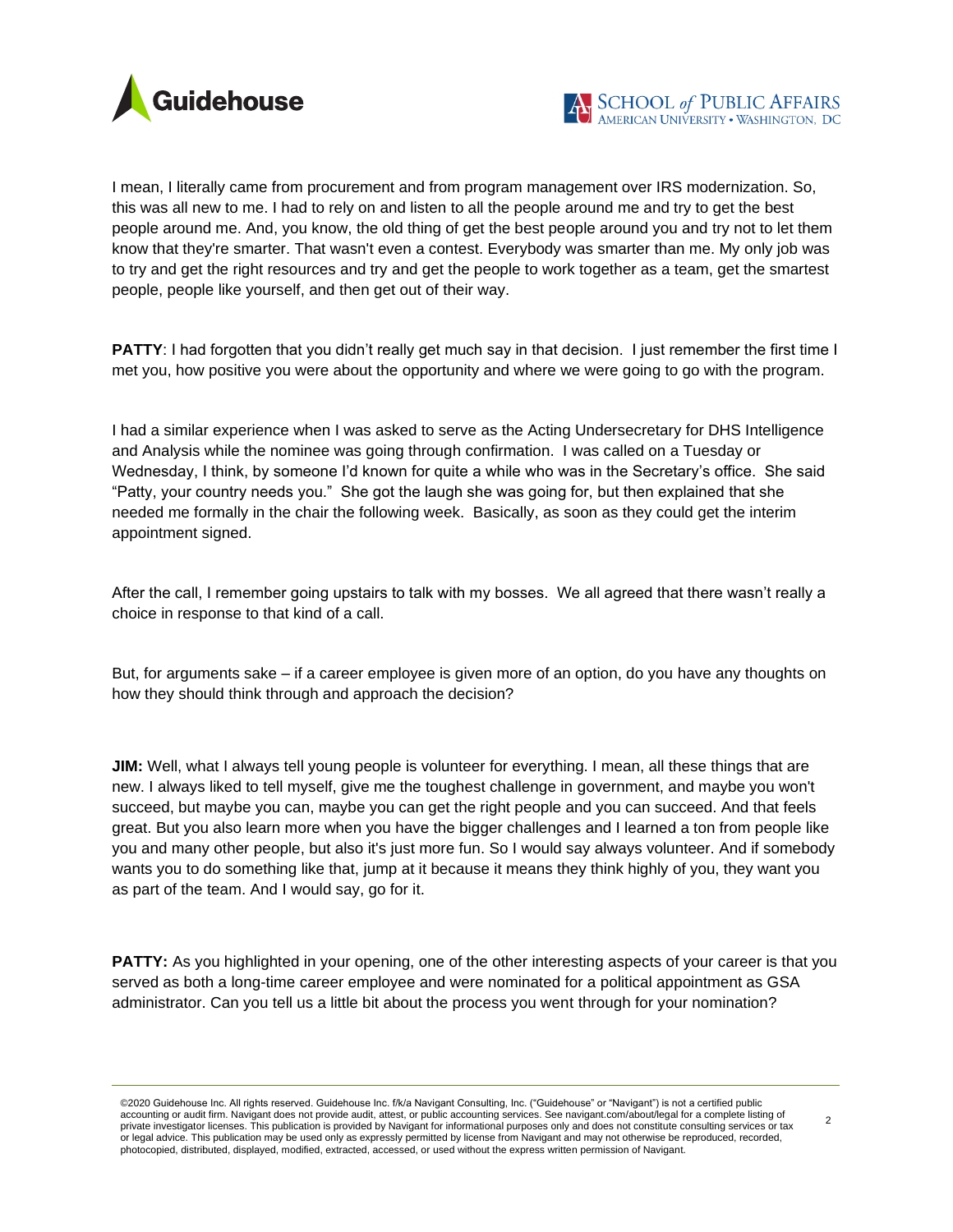

**JIM:** Well, it was, it was kind of fascinating. The current political appointee administrator was fired by the White House, essentially with quite a few months to go, which is not an easy thing to do. And I happened to be standing around, even though I was a career official. And I knew somebody in White House presidential personnel who liked me and then the president nominated me, and I went through the entire process.

So, first the FBI investigation, which I was very honest with the person, which I think was something that surprised the person when they asked me if I ever smoked marijuana. I said, "Oh, sure, lots of times." You know. "Have you ever have used alcohol?" "Well, yeah. I was in college, who didn't?" Which was an interesting thing. And then I went in front of the joint grilling by the staff up on the Hill and that is both sides. Really, they don't hold anything back and I answered all of their questions and said, "You know, I'm here as long as you like."

And then I met with many of the different senators on the Homeland Security & Governmental Affairs Committee, which was the committee responsible for confirming a GSA administrator. And I had a hearing which was quite interesting. I met with Senator Warner beforehand. And if I can tell a quick story, somebody introduced me as, "Jim's going to be heading GSA and he's going to be responsible for presidential transition." And Senator Warner said, "Oh, I was responsible for that once." And he said, "I was sent over to that big, gray building next to the White House with all those columns."

And I said, "You mean the old executive office?" But he goes, "Yeah, I think that's it." And he said, "I was told to go over and get ready for transition." And he said, "I go over there and this guy has got like a hundred keys on his belt. He unhooks it, throws the keys at me. There's no labels on the keys." Said, "It's all yours." He said that was transition." So, I thought that was pretty interesting.

**PATTY:** (laughs) Thank you for sharing those stories. I have to say I do always love the story about the keys, that is one of my favorites.

**JIM:** I like it too.

**PATTY:** You noted, you were serving as the Acting Administrator at GSA during the transition from President Bush to President Obama. Can you describe GSA's role in a presidential transition for us?

**JIM:** Sure. And you know, first during a presidential transition, the most vulnerable time in our country is actually that day, January 20th at noon. If you think about it, all three branches of government, are

<sup>©2020</sup> Guidehouse Inc. All rights reserved. Guidehouse Inc. f/k/a Navigant Consulting, Inc. ("Guidehouse" or "Navigant") is not a certified public accounting or audit firm. Navigant does not provide audit, attest, or public accounting services. See navigant.com/about/legal for a complete listing of<br>private investigator licenses. This publication is provided by Naviga or legal advice. This publication may be used only as expressly permitted by license from Navigant and may not otherwise be reproduced, recorded, photocopied, distributed, displayed, modified, extracted, accessed, or used without the express written permission of Navigant.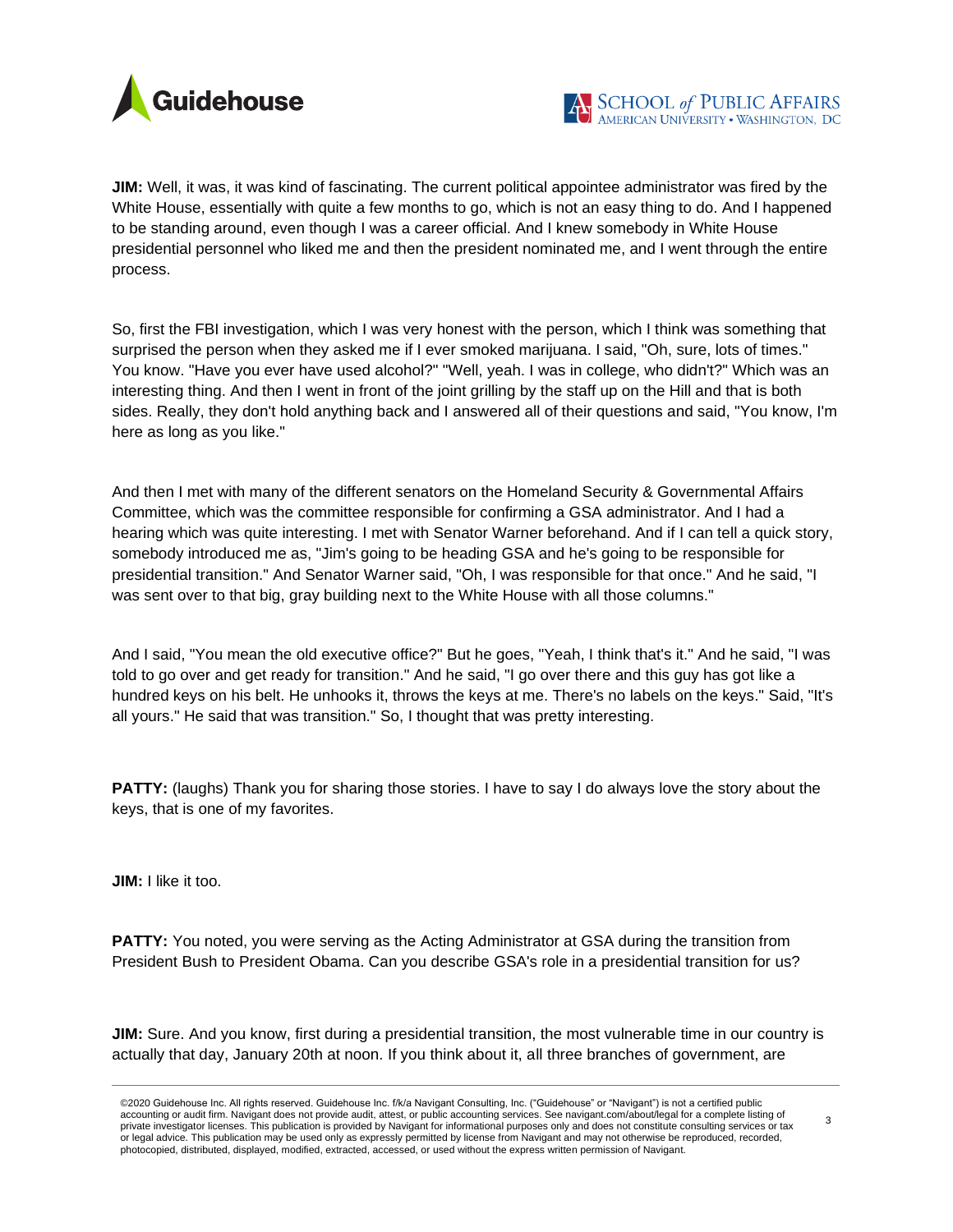

outgoing and they are incoming all in a very, very small space. And, certainly it is something that is an enormous impact in American history when this happens. And there will be a transition, but I guess I can come at this as though there will be a change in administration. That's when it's most complex.

Well, in 1963, The Presidential transition Act of 1963 passed, which really gave GSA some clear authorities to provide for the smooth and orderly transition of power. It was really based upon going from Truman to Eisenhower. They had a very bitter campaign. They didn't like each other and there really was no real coordination. And in fact, even long before then the incoming president often did not come to Washington until January 20th. And people said that's not good. So, it also gave GSA's administrator, which I was acting in that role, the authority to designate an apparent successful winner to the presidential election. Would you like me to explain why that is?

**PATTY:** Yes please.

**JIM:** So, the election of 2008 happened on November 4<sup>th</sup>. This year, it will be November 3<sup>rd</sup>. Well that year, November  $4<sup>th</sup>$ , meant that from November  $4<sup>th</sup>$  to January  $20<sup>th</sup>$ , there was 77 days. And you want to use every one of those 77 days for that transition of power, but you actually don't know the official winner of the election until the electoral college votes, which is always the first Monday after the second Wednesday in December, which that year was December 16<sup>th</sup>. Then that electoral college will want a full session of Congress that has to actually certify those results on January 6<sup>th</sup>.

Well, you can't wait until December  $19<sup>th</sup>$  or January  $6<sup>th</sup>$  so the GSA administrator designates an official apparent winner so you can begin working with that transition team as quickly as possible. Now, truthfully GSA has been working with the Biden team and with the Trump team for over a year, and there's been a whole series of events leading up to it. But when you can really start working with the incoming team is as soon as that official apparent winner is designated.

People often talk about transition as it's prior to the election and after election. I think it's the three phases. I think it's prior to the election, it's from election to inauguration day. And then it's after that.

**PATTY:** If you could perhaps cover some of the specific roles of GSA, in addition to designating the apparent winner. You have highlighted previously some of the other important tasks in terms of preparing space or otherwise establishing that routine mechanism.

©2020 Guidehouse Inc. All rights reserved. Guidehouse Inc. f/k/a Navigant Consulting, Inc. ("Guidehouse" or "Navigant") is not a certified public accounting or audit firm. Navigant does not provide audit, attest, or public accounting services. See navigant.com/about/legal for a complete listing of<br>private investigator licenses. This publication is provided by Naviga or legal advice. This publication may be used only as expressly permitted by license from Navigant and may not otherwise be reproduced, recorded, photocopied, distributed, displayed, modified, extracted, accessed, or used without the express written permission of Navigant.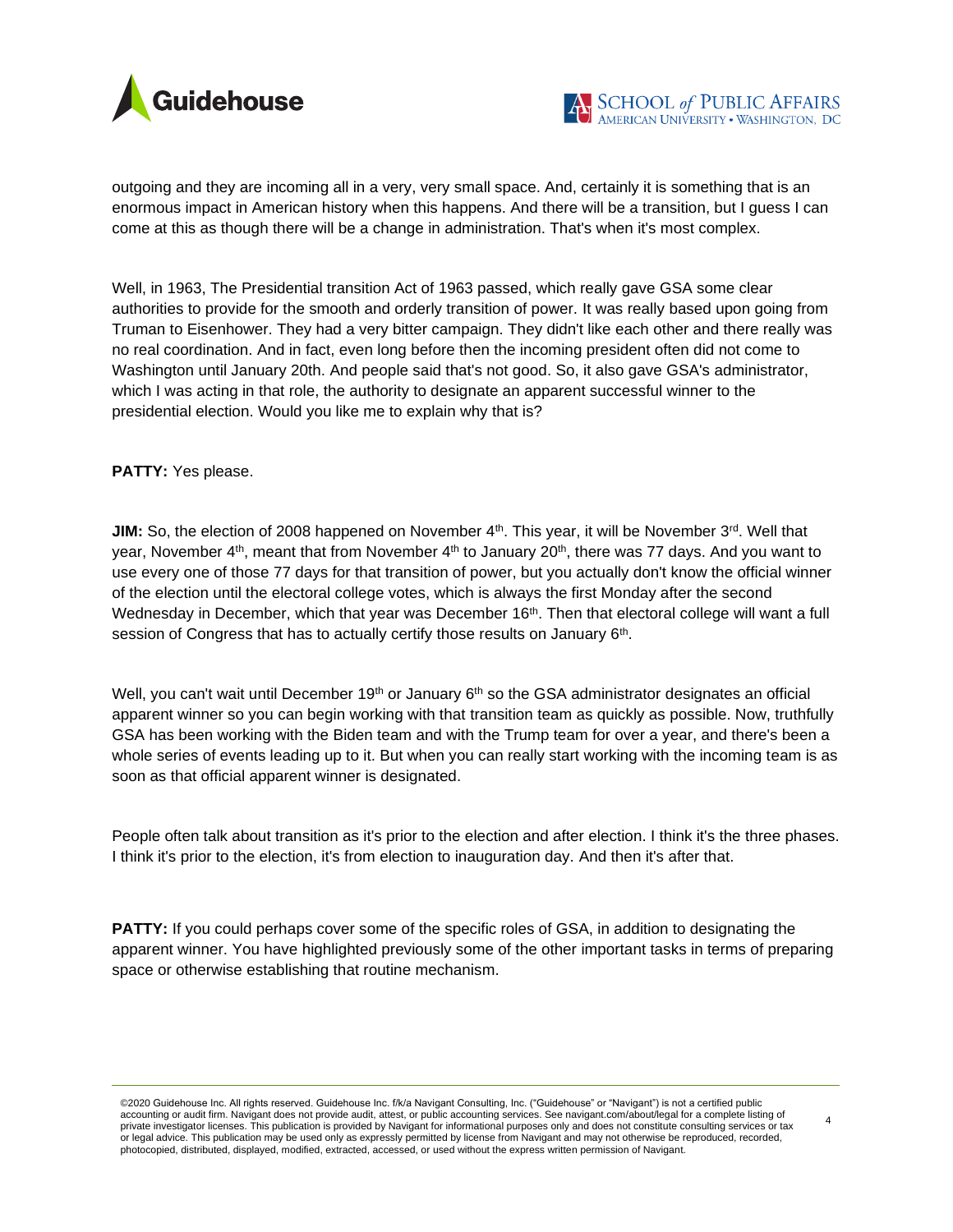

**JIM:** Well, GSA has a lead role. There's also the White House Transition Coordinating Council, which I believe the year we did, it may have been Josh Bolton, the President's chief of staff who chaired the GSA is a member of that. And every agency has an agency transition coordinating council, but GSA's role is to number one, provide for all the facilities, the space, the computers, the telecommunications, all of those things necessary for the incoming team. Also, GSA has a role in helping if there is an outgoing, helping the outgoing president and vice-president set up their offices, which are set up for six months after the election.

They also have a role in the inauguration, which is really pretty much done by the inaugural committee, which has a lot of private sector volunteers, but involves Department of Homeland Security, Department of Defense, all the different police agencies, the Congress, and all of their law enforcement agencies, because it's all getting ready for that inaugural day, the inaugural parade. Even in 2009, the FBI learned of a specific threat that was trying to attack them all, again at our most vulnerable time in history, and GSA provides the space for what can be in the past as many as 1500 inaugural volunteers.

They also historically have contracted for the orientation that is provided to every incoming political appointee, as well as they provide for the internal GSA transition. And they also act as kind of a knowledge center when they're coordinating all these meetings, they gather what's going on. They know it's been done in the past. They answer questions. If Department of Labor has a question or Department of Defense, it probably applies to all, and they become a knowledge center for everybody.

My experience has been that, earlier in your career, you're expected to be more of a subject matter briefer; to concisely explain your program or programs, put it in the greater context of your agency or Department, and highlight any politically sensitive or significant decisions coming up. Later in my career, I had more opportunity for ongoing discussions with the transition teams and incoming appointees to explain wider cultural and organizational issues, and to help them meet the key people they would need to pursue their goals.

**PATTY:** Can you spend a few minutes talking about how your experience as GSA Administrator compared to some of your earlier experiences during other transitions, such as while you were at IRS or DHS or commerce?

**JIM:** Well, again, when I was at some of the early ones, my job was really to be part of preparing the briefing books, the giant three ring notebook that you are going to hand over to the new agency leader, whoever that was, to really describe your organization. That's where employees have to complete the briefing books now by November 1<sup>st</sup>. They're working on them right now and they're preparing all the materials that will go into that. And again, before that was a physical book, now it's probably a digital book of sorts of particularly because we're in a virtual mode, but that's really describing all of your operations,

<sup>©2020</sup> Guidehouse Inc. All rights reserved. Guidehouse Inc. f/k/a Navigant Consulting, Inc. ("Guidehouse" or "Navigant") is not a certified public accounting or audit firm. Navigant does not provide audit, attest, or public accounting services. See navigant.com/about/legal for a complete listing of<br>private investigator licenses. This publication is provided by Naviga or legal advice. This publication may be used only as expressly permitted by license from Navigant and may not otherwise be reproduced, recorded, photocopied, distributed, displayed, modified, extracted, accessed, or used without the express written permission of Navigant.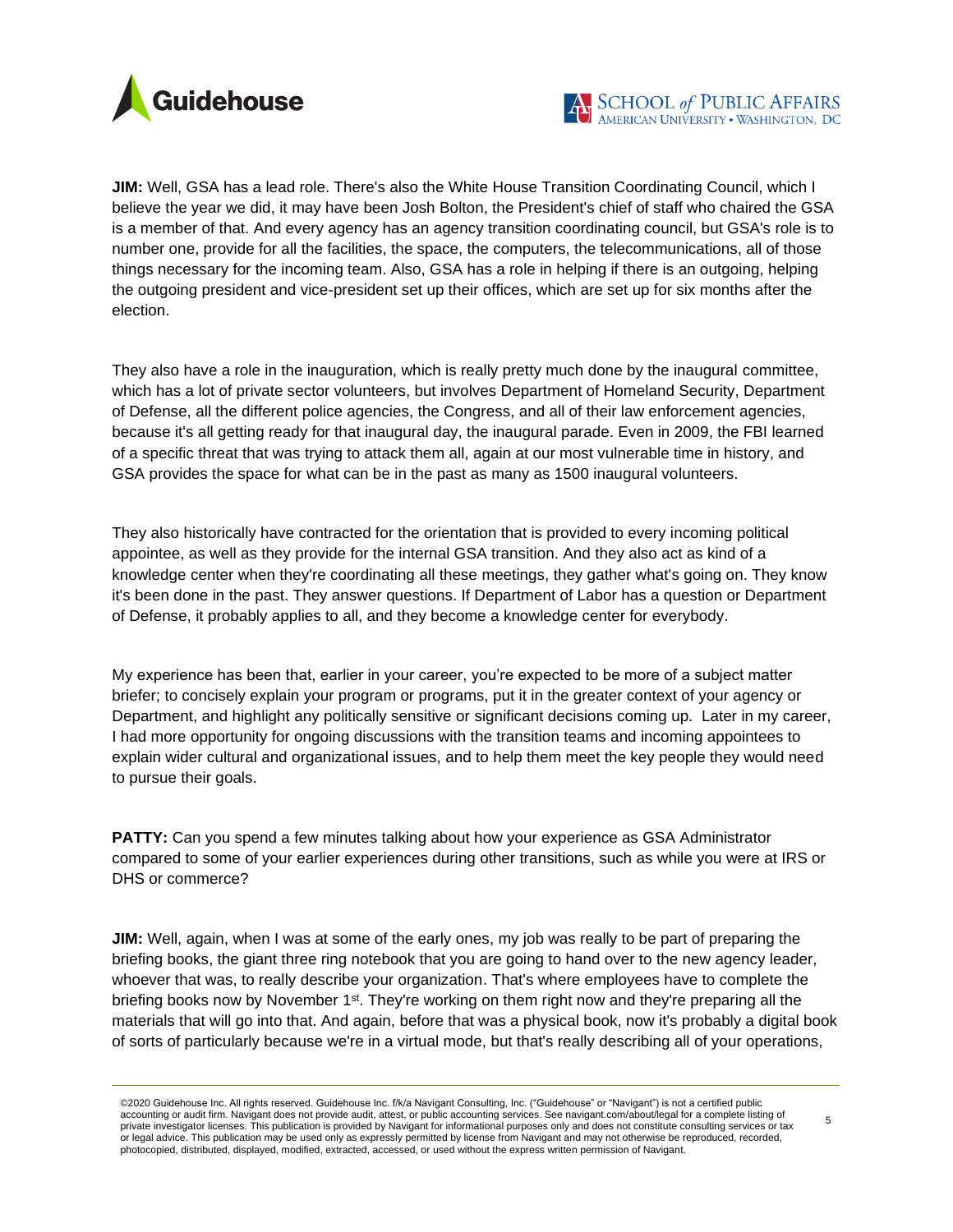

your metrics, your budget, and, and all of the pending decisions, pending regulations, all those things that if you were thinking about putting on the shoes of that incoming leader, what do they need to do to know, to be ready to govern on day one?

You're really trying to facilitate that smooth and orderly transition of power. And as I said, this is our most vulnerable time and we have to do this well because it sends a message to the American people, to our allies, and also to our adversaries, don't try to take us on, don't think that there's going to be a gap here that you can exploit. It's very important that it's all hands on deck - everybody do the best they can to make this smooth and gracious and orderly.

**PATTY:** Two things you touched on in that, that I'd like to spend just a few more minutes talking about. First is, based on your experience with those briefing books and briefing incoming teams, how should career officials prepare for those discussions? They've already written the book, they've written the background memos, they're now doing the briefings. How should they think about those sessions and what should they be ready for?

**JIM:** Well, first of all, you don't really know who's going to be on those parachute teams or jump teams, which you do know right now. If you're looking at President Biden, you can Google and see who all his leaders on his transition team are. And there's some names that you've seen before. People like on the Biden team, Jeff Tollefson, who was the first Deputy Director for Management in the Obama administration. And then I think he might've been on the Domestic Policy Council or National Economic Council, but you see those names, but then you're wondering, okay, who's going to be on those parachute teams?

And as I said, it could be somebody you used to work with who just left. You know, it could be suddenly, you're sitting at Homeland Security and you see Patty Cogswell, well, what do you mean? She just left here. And it almost certainly could be somebody like that. It also could be that you, as an employee, are tagged to be on that team, to assist the transition team. And you don't know when you're briefing these transition teams, are they going to be your boss or are they just in here to help get the leader ready? You don't know that. And I think you also have to know that probably within the transition team, you have a reputation.

And whether it's fair or not, you may have a reputation that you were simpatico with their party, or not, or you're going to oppose their policies or something. But the point is as a civil servant, you serve the will of the people. You serve the elected and you want to be ready to assist them in whatever their policy changes are. And you really have to impart everything you can to help them.

©2020 Guidehouse Inc. All rights reserved. Guidehouse Inc. f/k/a Navigant Consulting, Inc. ("Guidehouse" or "Navigant") is not a certified public accounting or audit firm. Navigant does not provide audit, attest, or public accounting services. See navigant.com/about/legal for a complete listing of<br>private investigator licenses. This publication is provided by Naviga or legal advice. This publication may be used only as expressly permitted by license from Navigant and may not otherwise be reproduced, recorded, photocopied, distributed, displayed, modified, extracted, accessed, or used without the express written permission of Navigant.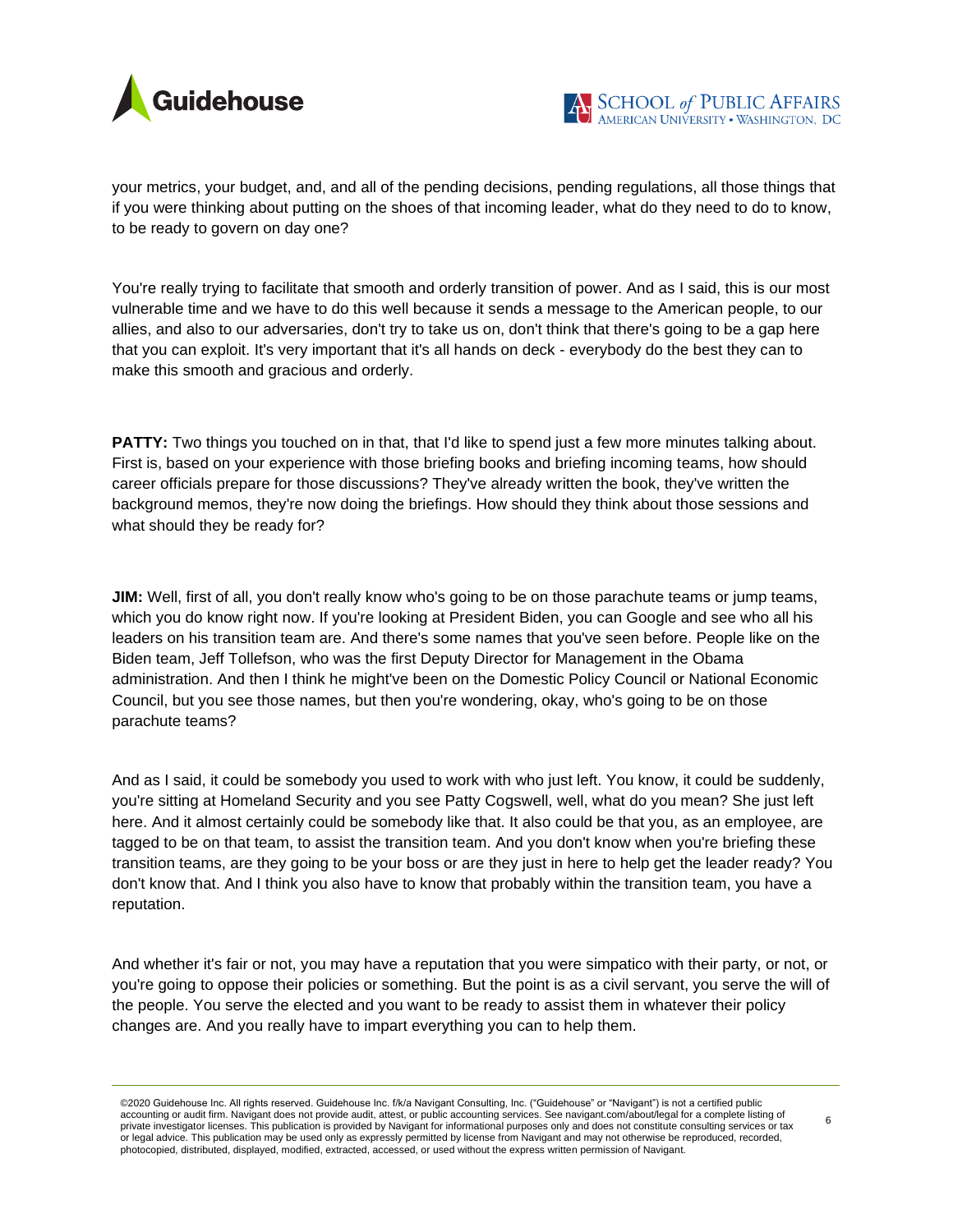

**PATTY:** Along those lines. I have found in my experience that there are certain people who want to go into those briefs and try to jam every fact and figure into the incoming person's head. What do you think about helping an official understand a narrative or a story about the history of how your organization got to where it is on any given topic?

**JIM:** Well, I think you really want to again, put yourself in their shoes and convey what you believe is most important for them to know. You don't want to give them the 200-year-old history of your organization, but you do want to give them a good picture of what's going on right now. If it's an operation, what are the current operations, the metrics, how many people, what's the budget. And one of the things you might be asked to do is, when there is a change in administration, that transition team may also be in the middle of preparing a budget. You know the budget has to go up very soon after the president's new team comes in, they come in January 20th.

Typically, the budget goes to the Congress the first week in February. Now they may not even submit a budget. And every year, we as federal employees, we worked on preparing those budgets by the executive branch. There's nothing in the Constitution says that the Executive Branch will prepare a budget. They just do by practice. But if that new team wants to try and influence that budget with a very short period, then they should be working on whatever they're going to change to the budget that's already been prepared. And they may want your help to know what's in that? How do we prepare our changes to that budget? So again, I think doing everything you can to help them is critically important.

**PATTY:** Thank you for raising the issue of annual budget submissions. This is an issue that's also been raised with some of our other guests for this series, and it's one I have found is often misunderstood. You noted that while there is no constitutional requirement for the executive branch to submit a budget it's clearly in their interest to do so. I have a couple of questions to follow up. First, in your experience, can you describe which parts of the annual budgetary cycle continue regardless, and which parts are most likely to change or be put on hold during a presidential transition?

**JIM:** Well, I think in a normal optimal year, we would be executing an approved FY21 budget right now. And then the administration, if it was a change coming in, coming in on January  $20<sup>th</sup>$ , they would be looking at how do they make changes to the FY22 budget in the next year. After they come in and they have about a month to try and get up to Congress any of their changes for the coming year, FY22, which budget goes in first week in February, hearings for the 22 budget in March of next year. The problem is there are no normal years anymore. We're still in the middle of, of FY21 budget year and we don't have approved FY21 budget. We're operating under a continuing resolution.

©2020 Guidehouse Inc. All rights reserved. Guidehouse Inc. f/k/a Navigant Consulting, Inc. ("Guidehouse" or "Navigant") is not a certified public accounting or audit firm. Navigant does not provide audit, attest, or public accounting services. See navigant.com/about/legal for a complete listing of<br>private investigator licenses. This publication is provided by Naviga or legal advice. This publication may be used only as expressly permitted by license from Navigant and may not otherwise be reproduced, recorded, photocopied, distributed, displayed, modified, extracted, accessed, or used without the express written permission of Navigant.

<sup>7</sup>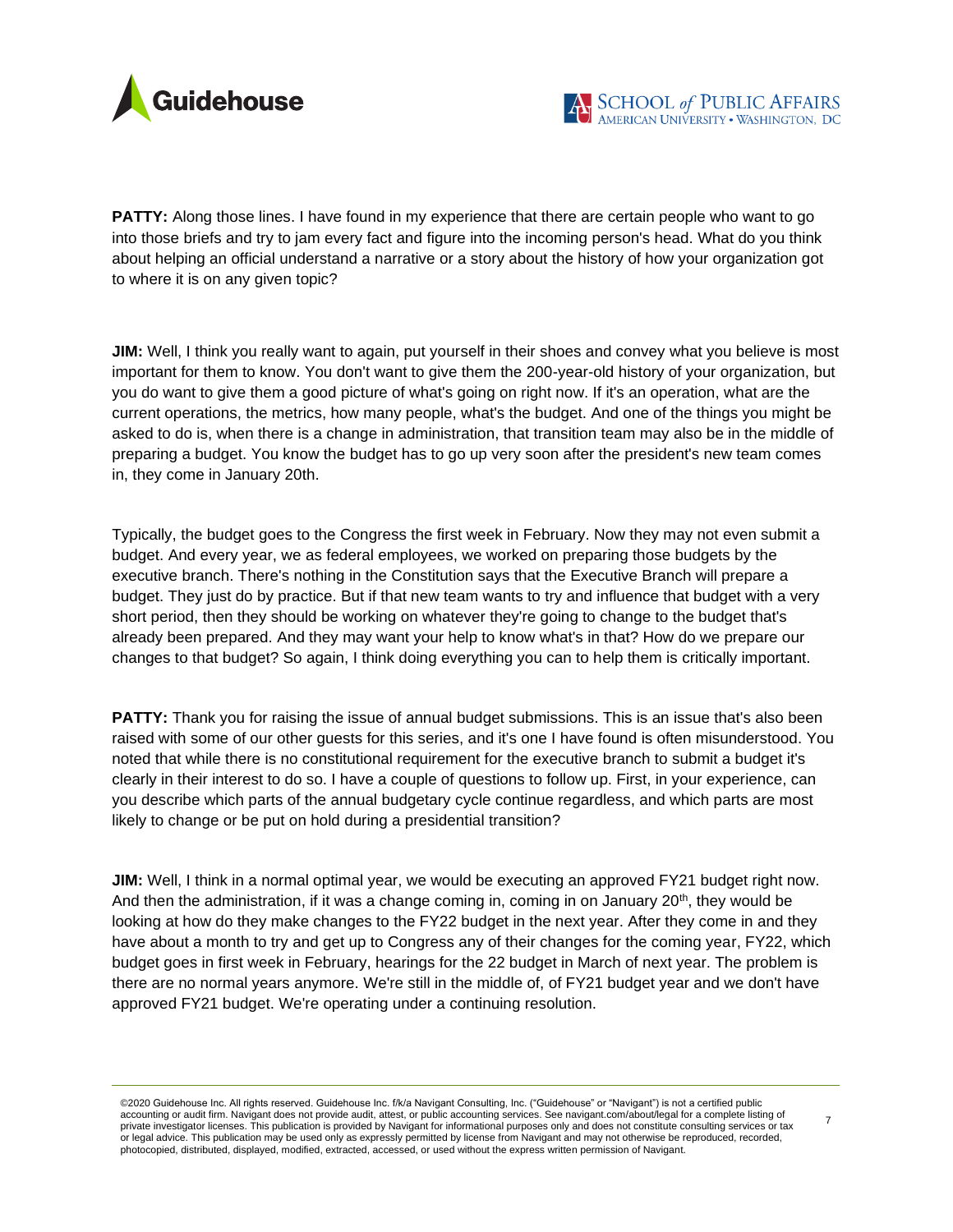

What the new administration coming in may do is see if they can make any changes to help finish off FY21 so we could get a real budget. The agencies could be operating under a real budget for the rest of this fiscal year, and then make changes to the FY22 that are reflective of their policy changes. It's really the campaign policy changes that they ran on. They've got a lot of work to do. I mean, right now, if you're the potential incoming new team, you're getting up to speed as much as you can on the budgets. During the transition, you want to see what had been prepared by the current administration or the FY22 budget, where they are on FY21 so you can look at what major changes can you propose when you have that very limited window of about a month to try and influence FY22, while also trying to work to see if we can't finish off FY21 with a real budget.

And sometimes there's continuing resolutions on all of the government. Sometimes there's continuing resolutions on part of the government. We've seen that where Department of Defense has an approved budget, but the rest of the government doesn't. If you're the incoming team, you're going to be working on trying to finalize for that continuing resolution, a budget for that current year, and then trying to see what changes do you want to make for the coming budget year.

**PATTY:** Continuing along those lines, to what extent do you think the transition teams and landing teams are looking to make quick decisions about what to add? And what real levers do they have at this stage, given, as you pointed out that FY21 budget is already up on the hill, but has not yet been enacted? FY22 usually formulation pass back is right after Thanksgiving, but is actually usually submitted in January or February.

**JIM:** Yeah. And then it's easy to get these years confused. I hope I didn't get them confused. I may have. But I think what the transition and the landing teams are looking at is looking at what's been submitted, how does that really vary with their policy changes that they want to see made, and then looking those levers around reallocating money, if they can, how do they change that budget? And what they're probably hoping for is that they have a friendly Congress, meaning the Congress house and Senate are of the same party. And if that's the case, they're even more so looking to make those changes because they know they have a receptive end in the Congress.

But either way, they're trying to say, "Here are our policy changes and here's how we want to see those changes made in the budget process." So they're looking at what are those parts of the budget, you know, whether it's an allocation to people, to organizations, to new systems, to new programs, such as entitlement programs, what is it that they want to do that really is going to help them effect those policy changes?

**PATTY:** There are many outcomes in elections. We've spent most of the time talking about a change in the executive branch. But as you pointed out, change can also occur in one or both houses with change

<sup>©2020</sup> Guidehouse Inc. All rights reserved. Guidehouse Inc. f/k/a Navigant Consulting, Inc. ("Guidehouse" or "Navigant") is not a certified public accounting or audit firm. Navigant does not provide audit, attest, or public accounting services. See navigant.com/about/legal for a complete listing of<br>private investigator licenses. This publication is provided by Naviga or legal advice. This publication may be used only as expressly permitted by license from Navigant and may not otherwise be reproduced, recorded, photocopied, distributed, displayed, modified, extracted, accessed, or used without the express written permission of Navigant.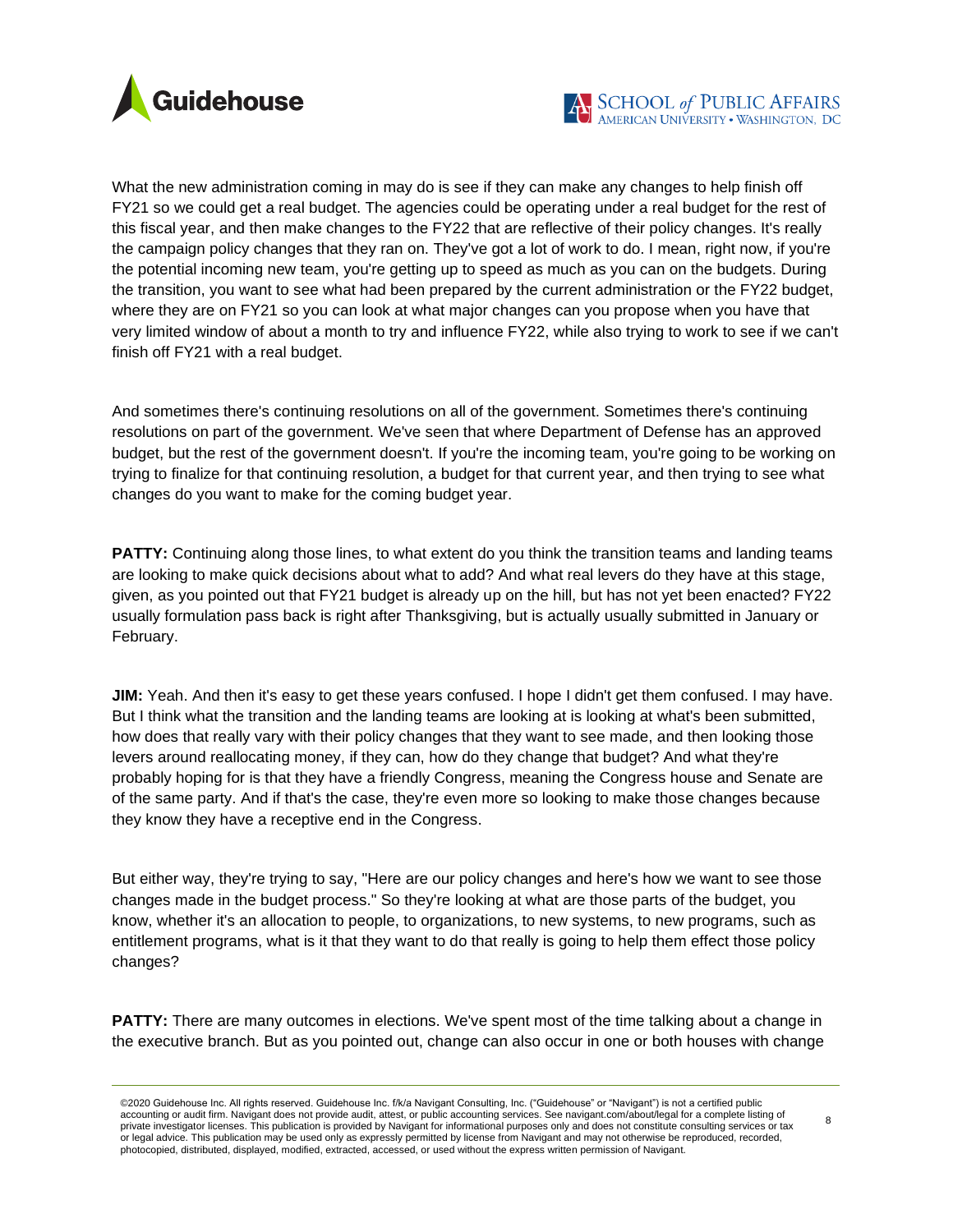

of control, strengthening of majorities. Have you seen instances where administration budget priorities changed between pre- and post-election, not just because of a change in the White House, but because of that change in the makeup of Congress?

**JIM:** Well, absolutely because you've got people coming in with different priorities around what they believe are the policy priorities of the country and where our resources should be. And even when you look at people who are maybe more willing to have a bigger deficit, so they want to spend more, but they don't want to raise taxes. I mean, the federal government takes money in through taxes and other means, and that's a part of the fiscal policy in a way. They're looking at the spending. How much do you want to spend and where? And I think if you get in a new Congress, whether it's house or Senate, they're going to have different ideas. And particularly if they come in and the majority swing shift, then all of a sudden the people who've been laying in wait as the minority party, the ranking party are going to say, "Wait a minute, we're the majority, no matter what the administration says, we want to affect our influence on that budget process and on the budget priorities."

And that's really about the priorities at the highest level that they're trying to influence, because again, so much of the budget has already been set. Trying to tinker too much it's just going to mean that we're not going to get a budget for one thing. Plus if you want to do something in that short amount of time, you've got to really limit where do you really pull those chips to try and redirect based upon the new priorities and the new policies that you're coming in with, whether you're the House, Senate, or the new administration.

**PATTY:** And I think you're hitting on a key point. For years now, we've been living under the, uh, Balanced Budget Control Act top lines for agencies and departments and the government overall. This has really meant that, to your point, there's not a lot of immediate levers for someone to come in and immediately change the swing of exactly how much is available within a department or agency, they really have to take money out of something to put money in something else.

**JIM:** On the other hand, right now we're in the middle of an international crisis worldwide, and we're spending money to really help the economy. We're spending money to help citizens, to help businesses and incurring, you know, huge deficits. You know, deficit is the difference in how much you take in and how much you spend every year. But all of that is adding to the public debt, which I don't know what it is, \$23 trillion and rising fast. And if you're worried about that, you've got to, you have people who want to affect those policy changes and spend money on those policy changes. But somebody also is looking out is how much more in debt are we going to put the American people, the children, the grand children?

So you've got all kinds of counter balancing influences here. But if you have an administration that has a House and Senate, it's all the same party, they're going to get their way on, on things. If that's a change

©2020 Guidehouse Inc. All rights reserved. Guidehouse Inc. f/k/a Navigant Consulting, Inc. ("Guidehouse" or "Navigant") is not a certified public accounting or audit firm. Navigant does not provide audit, attest, or public accounting services. See navigant.com/about/legal for a complete listing of<br>private investigator licenses. This publication is provided by Naviga or legal advice. This publication may be used only as expressly permitted by license from Navigant and may not otherwise be reproduced, recorded, photocopied, distributed, displayed, modified, extracted, accessed, or used without the express written permission of Navigant.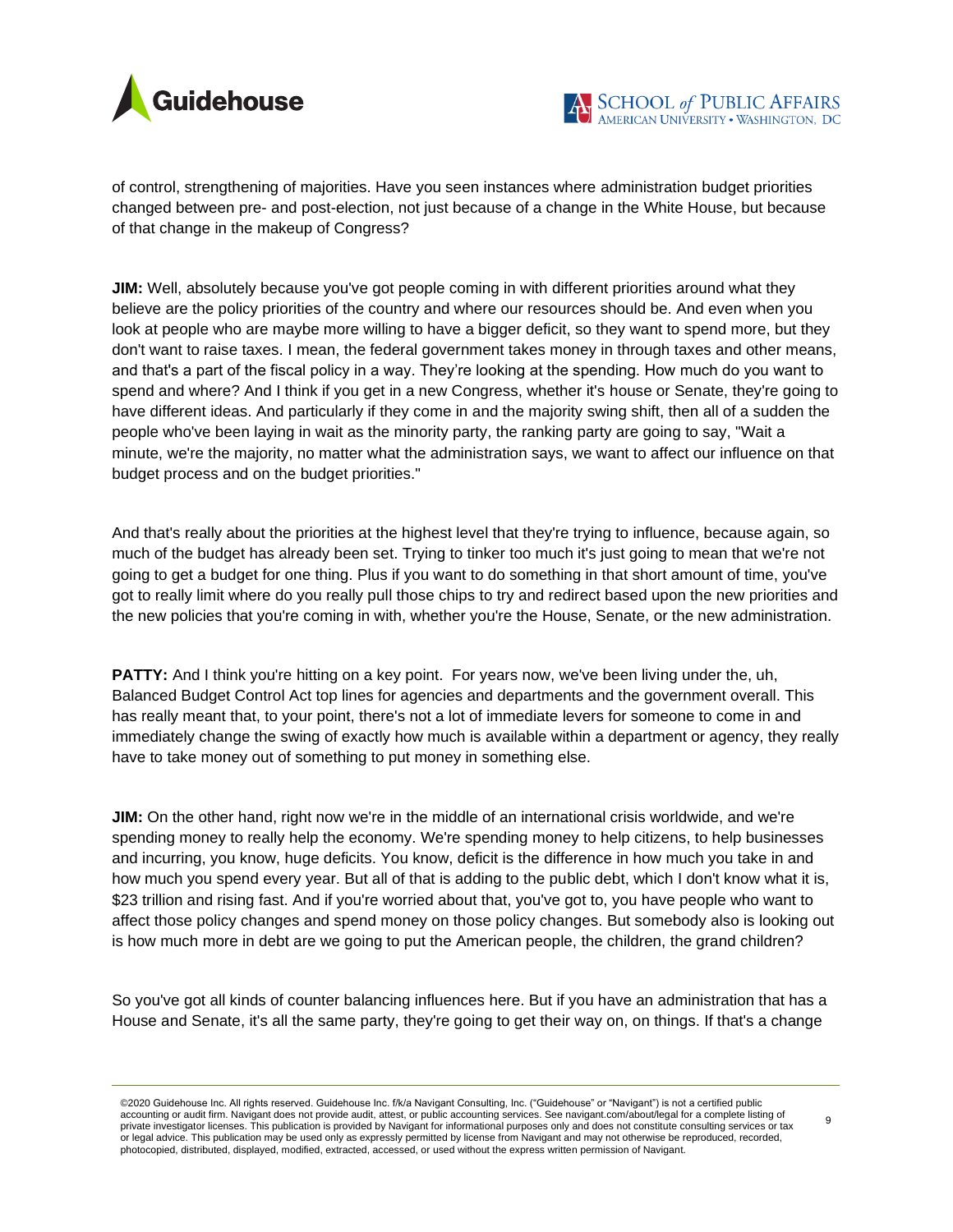



and, you know, we know what the parties are now, if it goes to a Democratic executive branch and Democratic house and Senate, you are going to definitely see some budget changes.

**PATTY:** One of the items you noted was around continuing resolutions. While continuing resolutions have been the norm more than the exception for the last number of years, they're usually longer in a transition year and I think both of us can think of times where they went the whole year, because there was no agreement post-election on, on figuring out the budget. But can you talk a little bit about how agencies plan around those delays in receiving their appropriations?

**JIM:** As you said, it's rare that we actually start the fiscal year on October 1st with a budget for every single agency. I mean, it's terrible. And that's what the agencies have been living with for years. And they have to be able to understand looking back at what is the current budget year that the continuing resolution applies to. Sometimes it's not even the past year's, it's beyond that. And I think also, you know, coming in, you've got to be able to deal with shutdowns that come through continuing resolutions that haven't been passed. We even now have shutdowns based upon the debt ceiling needing to be passed. So it's not a normal process at all. Nobody would ever think they could run a business like this.

In fact, we're one of the only countries in the world that actually has shutdowns. So I think you have to first, you have to understand all of the dynamics around this. When you think you have a budget and then somebody tells you, "Well, your budget's actually based on something from two years ago," and that doesn't change. And by the way, that means you can't make any new investments. I mean, that's really a shock to people that you have to keep going on really just maintaining the status quo. And that's, that's bad for everybody because it's bad for the party who were elected, the will of the people. They can't actually make new investments. It's just bad because the country needs new things and we need to not continue some things.

So I think the continuing resolutions are a horrible fact of life that you have to live with. You have to understand them and you have to be ready for the impacts of those based upon prior years, the impacts of potential shutdowns and how when you get a continuing resolution, it's not always, okay, now you're good for a year, now you're good for three months, for two months. We're waiting for the Congress to go through their brakemanship again. And it's just a horrible way to try and operate anything, particularly something as large as a government or a large government agency. But it's a fact of life these days.

**PATTY:** Now you raised two really good points in there. I think the first one just to highlight is even though you might be continuing resolution at even your prior level, given whatever the administration has put up is your potential budget and what some of the arguments are in the controlling committees over your budget, there's no assurances that even the number of personnel you have in the budget you have to pay your salaries will actually be there by the time you actually receive your appropriation. And so,

<sup>©2020</sup> Guidehouse Inc. All rights reserved. Guidehouse Inc. f/k/a Navigant Consulting, Inc. ("Guidehouse" or "Navigant") is not a certified public accounting or audit firm. Navigant does not provide audit, attest, or public accounting services. See navigant.com/about/legal for a complete listing of<br>private investigator licenses. This publication is provided by Naviga or legal advice. This publication may be used only as expressly permitted by license from Navigant and may not otherwise be reproduced, recorded, photocopied, distributed, displayed, modified, extracted, accessed, or used without the express written permission of Navigant.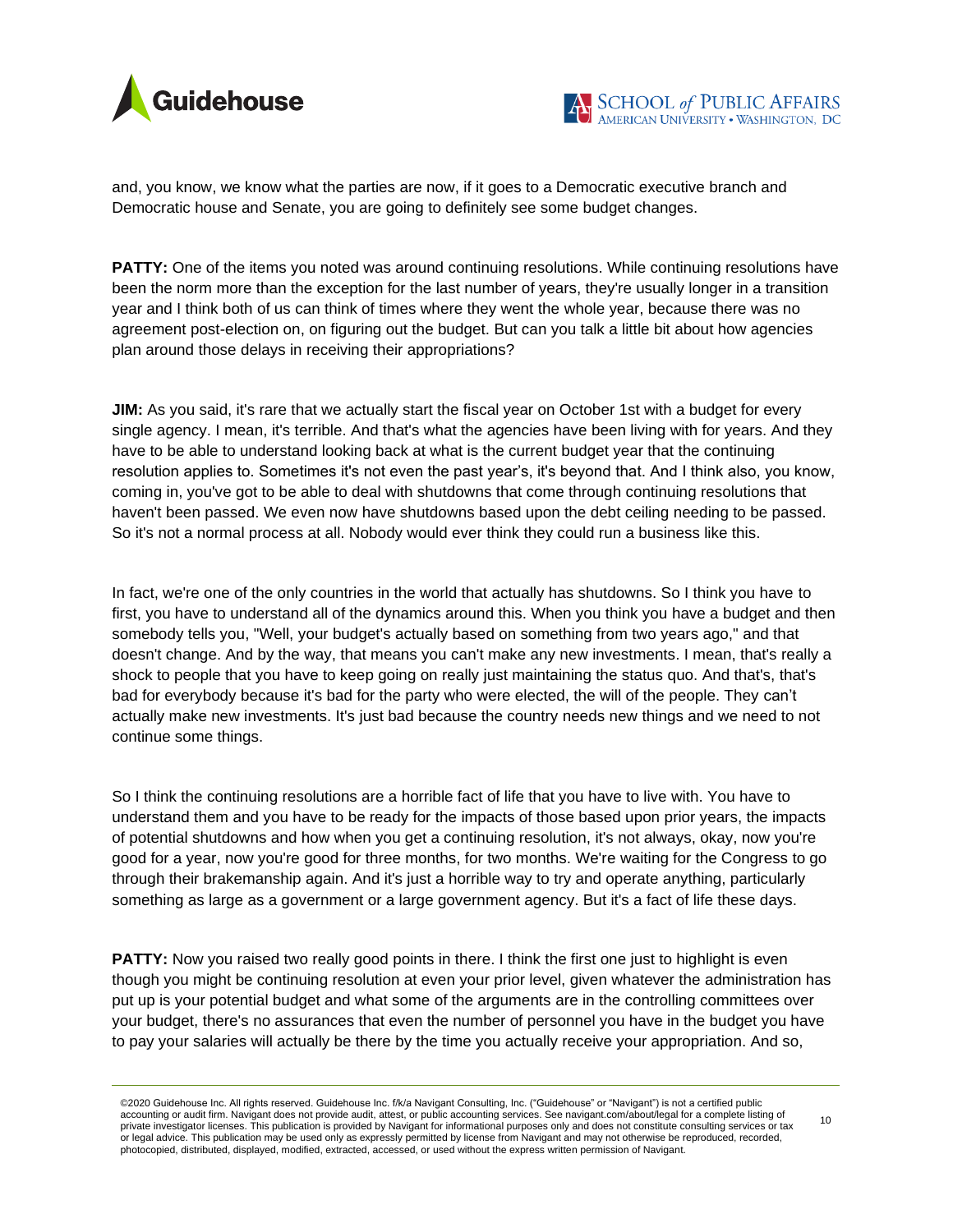

number one, you're kind of running at risk that if there's a significant shift in any part of your account, you may need to make it up from another part of the account, basically, as soon as the appropriation has passed. And then the second piece, which you highlighted, is during a continuing resolution, you're not allowed new contracts, there's no new starts. You must continue to work on existing programs or projects, but you are extremely limited in what you can start now.

**JIM:** You're right, Patty. And, you know, even things like the federal employees, now there are two point some million of them, get a federal raise. A lot of times that's not included as part of the budget. So you have to eat that out of your other priorities. So you're right. Not only are you limited in what you could invest new, but sometimes you actually have to start cutting things to pay for things that are already mandatory. I think it's a shock to the system, to anybody who's new coming into the executive branch when they find out they have so little flexibility.

And if you think about the presidency, if you think okay for the budget they're trying to influence now, how much can they really influence by making some quick policy change, top of the line changes? If they can make those changes, then they really only have maybe the following two budget years to really impact one term or the four years, because after that, you could actually change to another administration where they're trying to make their policy changes.

So people who are going to be dealing with the budget process, coming in as a new team, a new administration, really need to understand how much wiggle room they have, which is not much, to try to make changes in this budget. Hopefully you get a budget passing, not a continuing resolution. Hopefully if you get a continuing resolution, you don't have too many things eating into it where you actually have to cut things. And you can't have new starts. And then hopefully you get a chance to really influence things with the Congress being on your side. There are so many hope words there that you really have to understand the realities of what you can and cannot do through the budget process.

**PATTY:** One of the other items that you highlighted was the smooth mechanism for transition. Can you describe a little bit about how you think career officials in particular can prepare for a smooth and gracious transition?

**JIM:** Well, again, I think if you're kept to be part of one of these transition groups within your agency you will be asked to coordinate across your agency as a career official. There will be a career official at every agency who's leading that agency transition coordination council. As I said, you may be tapped to actually, say it's the Biden team and they know you and like you, to come be part of the transition team. You may be part of the group, that's actually not just preparing the books, but doing the briefings. And you want to be as professional and helpful as possible. And you're a career person, get the politics out of that.

<sup>©2020</sup> Guidehouse Inc. All rights reserved. Guidehouse Inc. f/k/a Navigant Consulting, Inc. ("Guidehouse" or "Navigant") is not a certified public accounting or audit firm. Navigant does not provide audit, attest, or public accounting services. See navigant.com/about/legal for a complete listing of<br>private investigator licenses. This publication is provided by Naviga or legal advice. This publication may be used only as expressly permitted by license from Navigant and may not otherwise be reproduced, recorded, photocopied, distributed, displayed, modified, extracted, accessed, or used without the express written permission of Navigant. 11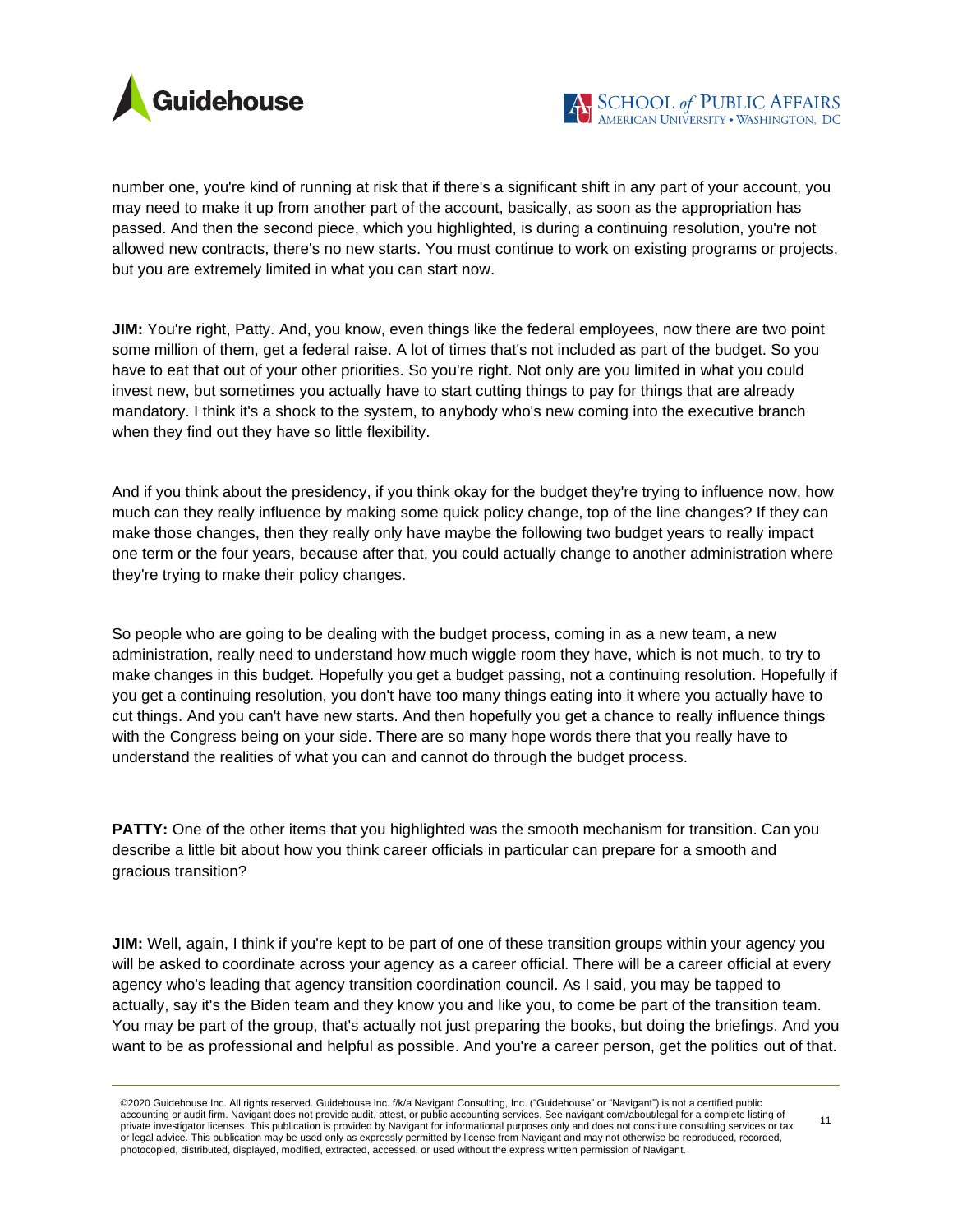

It doesn't do any good to wear your politics on your sleeve ever, it probably violates the Hatch Act. You don't want to do that. So you do want to make sure that you are ready do that.

As we talked about in the Homeland Security and National Security arena, there's probably going to be tabletop exercises during the transition, during that 78 days, and you want to be ready to assist the new team. And again, you're riding a little bit of a fine line because you have an outgoing team and you don't know what they're going to be like, you have an incoming team, you don't even know who's going to be on it.

But, you know, I think you have to just be as professional as possible and be really thinking about the greater good of this country, because it's so important.

**PATTY:** I agree. I've been asked on panels how I have reacted when faced with new leaders who are planning significant changes in policy direction during transitions. I've tried to emphasize that our system of government relies on the ability of career officials to effectively and professionally implement the changes directed by elected and appointed officials in order to achieve the mission. Sometimes you will have new leaders that you will think the world of, sometimes you won't see eye to eye. Your job is to support their ability to make informed decisions, including ensuring they understand the feasibility of implementation, and potential second order impacts or unintended consequences. But you're not there to try to substitute your judgment for theirs.

We've covered a lot of territory during this discussion. Are there other thoughts you have, other advice you have for government officials who might be preparing for the transition, in particular recommendations or things that were meaningful to you as you went through prior transitions, and you navigated this dynamic and sometimes chaotic period?

**JIM:** Well, I think making sure you keep things confidential. I mean, there will be things you learn about the new team. It might be details about their policy plans, and if they come in as a new team, right away most of their people are going to be looking at changes in policy. There are going to be new leaders coming in, but you may hear things. And if people know that you're involved, all your neighbors, all your friends want to know what's going on. You know, it's better in this town to just learn how to keep your mouth shut. And, there may be things that you're hearing from the incumbents that shouldn't be telling people.

I think you also ought to pay attention to what does the Federal Records Act require. And, and I think that's important - what becomes a federal record.

<sup>©2020</sup> Guidehouse Inc. All rights reserved. Guidehouse Inc. f/k/a Navigant Consulting, Inc. ("Guidehouse" or "Navigant") is not a certified public accounting or audit firm. Navigant does not provide audit, attest, or public accounting services. See navigant.com/about/legal for a complete listing of<br>private investigator licenses. This publication is provided by Naviga or legal advice. This publication may be used only as expressly permitted by license from Navigant and may not otherwise be reproduced, recorded, photocopied, distributed, displayed, modified, extracted, accessed, or used without the express written permission of Navigant.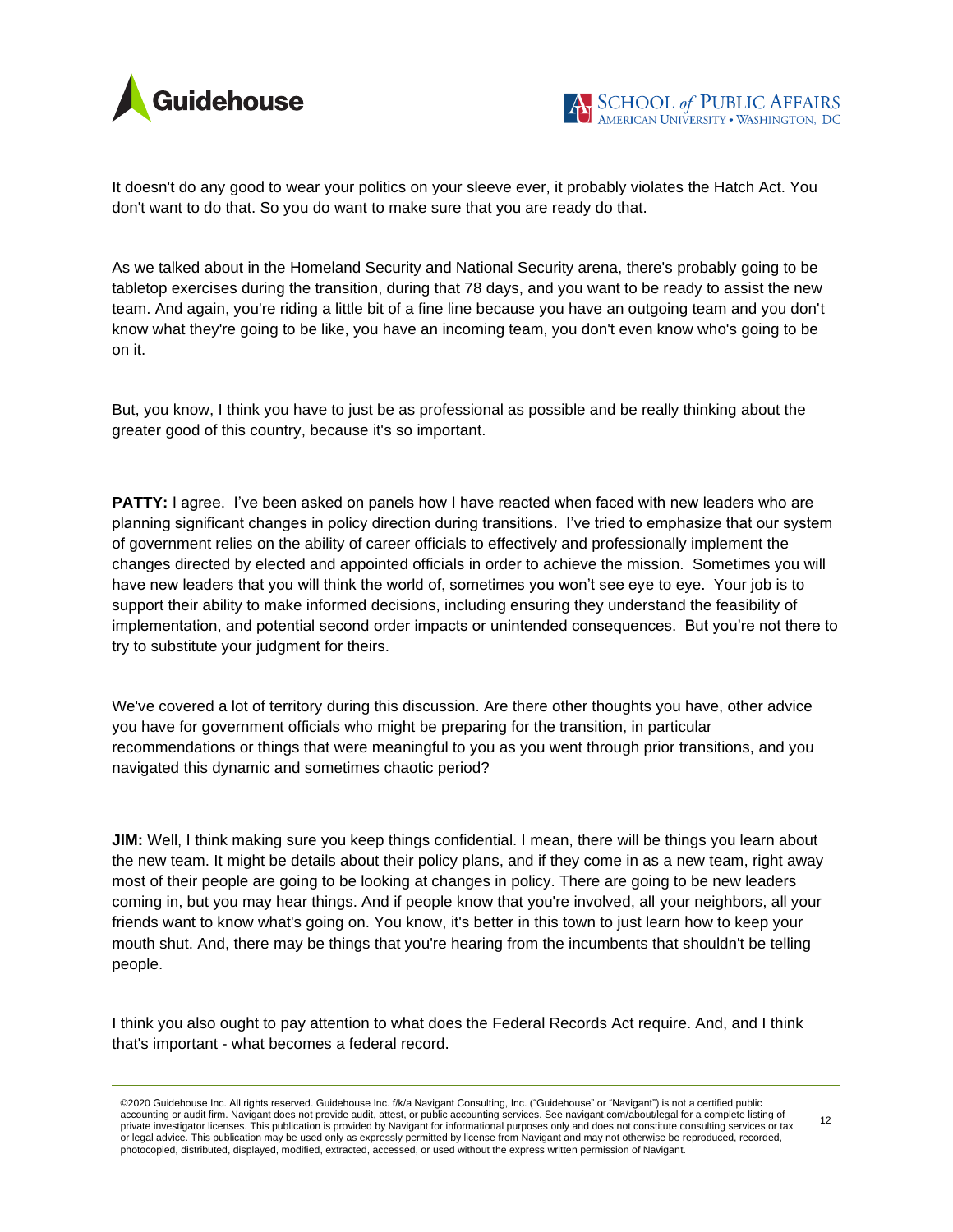

And I think, you know, one of the things that I think you and I talked about before was driven by a prior transition and in every single transition, something new comes up and you learn something on how to do things better for the next one. There's also always a lot of give and take; in a smooth transition, things just happen where the incoming team says, "Hey, could I use the Blair house for a few extra days or something like that." And when it's smooth and gracious, then the outgoing and the incoming work together to really make it work well.

**PATTY:** Do you have any additional comments or advice to offer to our listeners?"

**JIM:** Now, honestly, with this administration, it's been transitioned constantly because there's so many acting. But nevertheless, I mean as a civil servant, do your job, do it in a confidential way. Tell them everything that you can, and even if they think you're part of the enemy, even if they're going to crucify you later on, still do your job.

**PATTY:** I couldn't agree more. Some of the more interesting times I have had is where you're the one briefing a highly controversial topic, something that there's a clear difference in policy perspective, between the outgoing and the incoming. And you're the careerist who has to be there to explain not what the rhetoric was, not what the newspaper headline was. This is what it is on the ground. Here's how I would think about looking at the decisions made, the course we're on, the types of changes. How would you implement them?

One of my favorite transitions I ever got to do was in terms of, I felt like a political who was really asking me the right questions was in fact I was the only careerist in the room. And General Kelly's advisors were giving him the political dynamics. Here's what the Hill's expecting. Here's what the constituency grips. And he said, so I know the last team really well, and they're not idiots. Why didn't they do this? And me being the only one in the room, I basically said, here's why. And it was perfect because I could say it without arguing for it, or it being politically loaded. I could just say here was their rationale. It was a perfect opening.

**JIM:** Yeah. Well, I think you bring up a good point. That, generally, when you're meeting with the transition team, the transition team usually says, we don't want any politicals in the room. And, those politicals, they want to be in the room, but it really takes the transition team being very strong because you're sitting there in the middle saying, I can't tell my bosses. They can't come to a meeting, but the bosses should respect the fact that the incoming is saying, we don't want you in the room. We want to deal with the careerist only.

<sup>©2020</sup> Guidehouse Inc. All rights reserved. Guidehouse Inc. f/k/a Navigant Consulting, Inc. ("Guidehouse" or "Navigant") is not a certified public accounting or audit firm. Navigant does not provide audit, attest, or public accounting services. See navigant.com/about/legal for a complete listing of<br>private investigator licenses. This publication is provided by Naviga or legal advice. This publication may be used only as expressly permitted by license from Navigant and may not otherwise be reproduced, recorded, photocopied, distributed, displayed, modified, extracted, accessed, or used without the express written permission of Navigant.